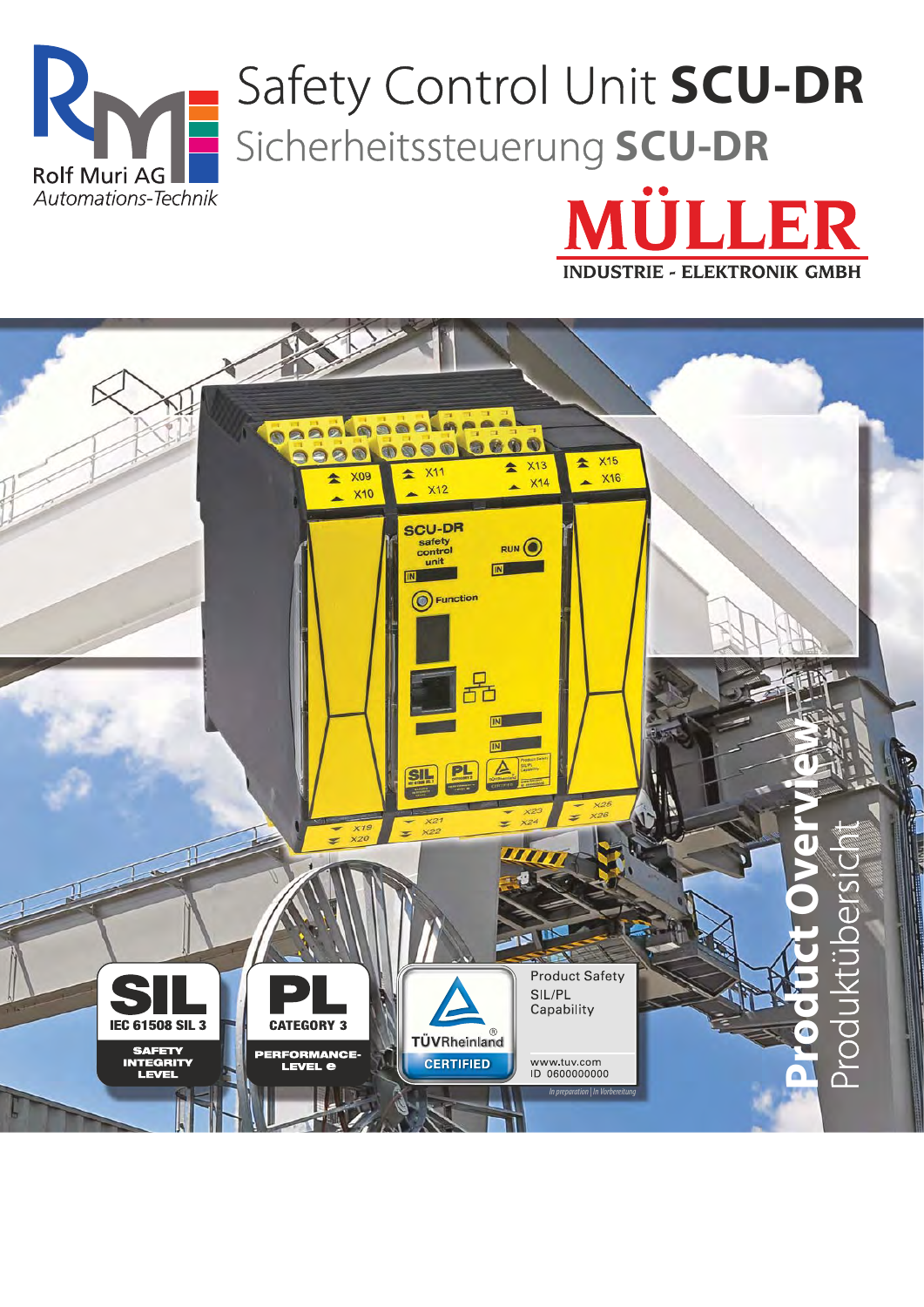# Safety Control Unit SCU-DR Sicherheitssteuerung SCU-DR

# ALL-ROUND SAFETY PACKAGE -SIL3 for industrial automation

The proven safety measuring module SMM as TÜV-certified safety electronics for load, force and pressure measurements according to SIL3 and performance level PLe is now available as a fully developed complete solution with the supplementary safety control unit SCU-DR.

#### $\blacksquare$  Modular safety control unit SCU-DR

In combination with the new, innovative safety control unit SCU-DR, the ALL-ROUND SAFETY PACKAGE is designed for applications in accordance with SIL3 in all areas of industrial automation! It can be used for safe load measurements and pressure measurements, for example in ship / port logistics or also in crane / lifting technology. This complete solution as a safety-oriented measuring chain is composed of sensors with integrated strain gauge full bridge, the measuring amplifier Safety-Mess-Modul SMM available in three designs, the safety control unit SCU-DR and application-specific actuators.

On the output side, the modular safety control unit SCU-DR can optionally implement different system integrations. CAN 2.0, CANopen, DeviceNet, PROFIBUS-DP, PROFINET and EtherCAT can be controlled as field bus systems.

Typical safety tasks of industrial automation and the implementation of current machine directives of highest requirements can thus be comfortably and safely detached from one hand with the ALL-ROUND SAFFTY PACKAGE from Müller Industrie-Elektronik!



Rolf Muri AG · Tödistrasse 48 · CH-8810 Horgen Telefon 044 727 99 00 . Telefax 044 727 99 01 office@rolfmuri.ch · www.rolfmuri.ch



ALL-ROUND SAFETY PACKAGE | RUNDUM-SICHER-PAKET

#### Das RUNDUM-SICHER-PAKET-SIL3 für die industrielle Automation

Das bewährte Safety-Mess-Modul SMM als TÜV-zertifizierte Sicherheitselektronik für Last-, Kraft- und Druckmessungen gemäß SIL3 und Performance-Level PLe ist jetzt auch als ausgereifte Komplettlösung mit der ergänzenden Sicherheitssteuerung SCU-DR verfügbar.

#### Modulare Sicherheitssteuerung SCU-DR

In Kombination mit der neuen, innovativen Sicherheitssteuerung SCU-DR ist das RUNDUM-SICHER-PAKET für Anwendungen gemäß SIL3 in allen Bereichen der industriellen Automation geschnürt! Einsetzbar ist es für sichere Lastmessungen und Druckmessungen beispielsweise in der Schiffs-/Hafenlogistik oder auch in der Kran-/Hebetechnik. Diese Komplettlösung als sicherheitsgerichtete Messkette setzt sich zusammen aus Sensorik mit integrierter DMS-Vollbrücke, dem in drei Bauformen verfügbaren Messverstärker Safety-Mess-Modul SMM, der Sicherheitssteuerung SCU-DR und anwendungsspezifischer Aktorik.

Ausgangsseitig kann die modulare Sicherheitssteuerung SCU-DR dabei optional unterschiedliche Systemintegrationen realisieren. CAN 2.0, CANopen, DeviceNet, PROFIBUS-DP, PROFINET und EtherCAT können als Feldbussysteme angesteuert werden.

Typische Sicherheitsaufgaben der industriellen Automation und die Umsetzung aktueller Maschinenrichtlinien höchster Anforderungen lassen sich so mit dem RUNDUM-SICHER-PAKET von Müller Industrie-Elektronik komfortabel und sicher aus einer Hand lösen!

#### **PROBLEMLÖSUNGEN MIT SYSTEM**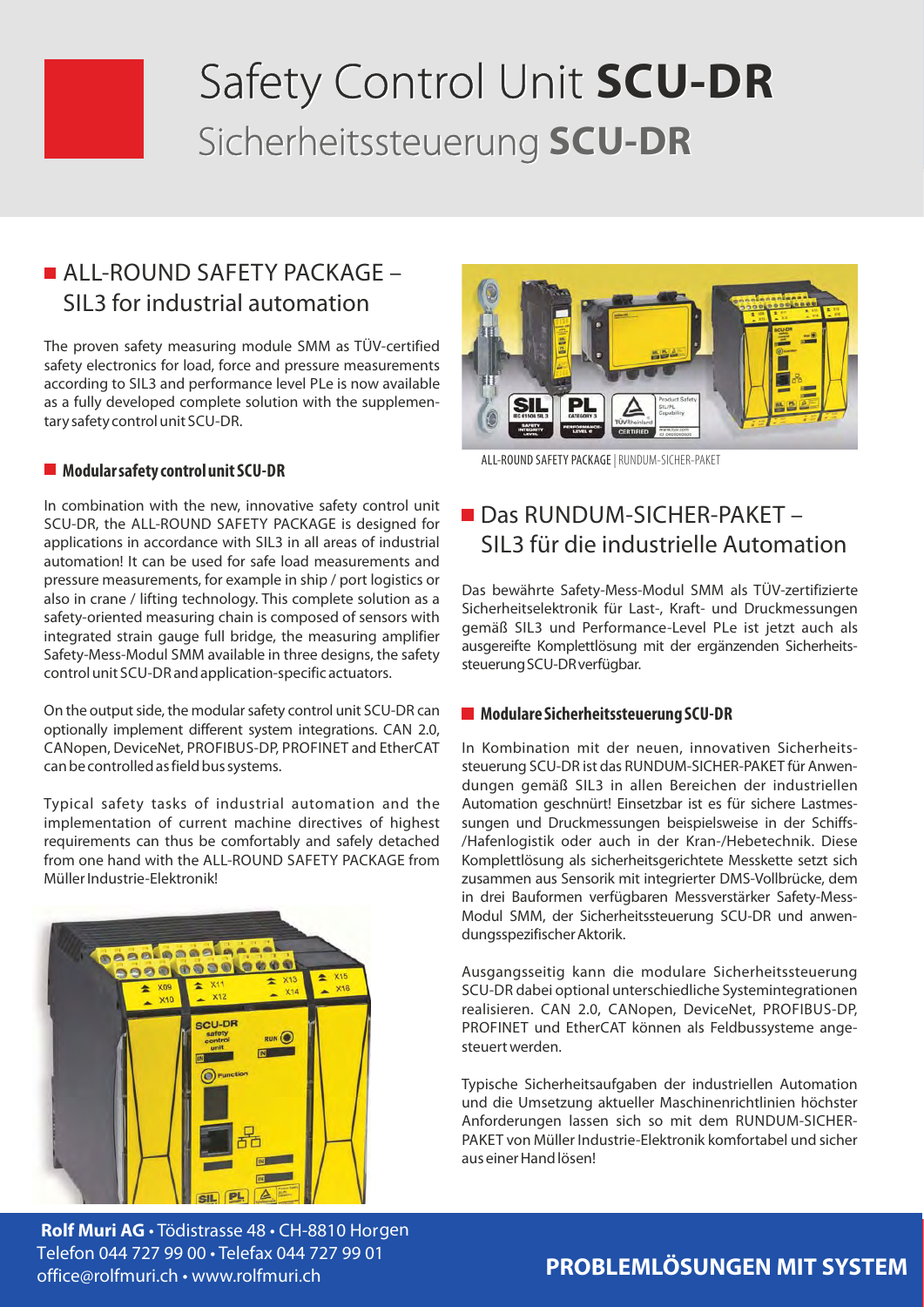

### Safety Control Unit SCU-DR **Applications**

With integrated functions for digital signal processing of sensors, control switches or cut-off channels, typical safety tasks can be solved very comfortable. Safe motion monitoring on highest demands - no problem with SCU. Firmware based monitoring functions with many field proofed extended functions, such as emergency stop for example, take care of a simple and transparent realization of any such task.

#### Suitable up to SIL CL 3 EN IEC 62061:2005 or PLe EN13849:2015

- Programming and parameterization by serial interface
- 14 safe digital inputs (extendable on 38)
- 20 safe I/O, 4 safe digital outputs, 6 messaging outputs
- $\blacksquare$  2 safe analog inputs (4 standard)
- $\blacksquare$  3 safe relay outputs (extendable on 11)
- **Optional Interface modules**

#### Sicherheitssteuerung SCU-DR Anwendungsmöglichkeiten

Mit integrierten Funktionen für digitale Signalverarbeitung von Sensoren, Befehlsgeräten und Abschaltkanälen lassen sich typische Sicherheitsaufgaben sehr komfortabel lösen. Sichere Bewegungsüberwachung mit höchster Anforderung - kein Problem mit SCU. Integrierte Überwachungsfunktionen mit vielen praxisgerechten Zusatzfunktionen, wie z.B. Not-Halt, sorgen für eine einfache und transparente Umsetzung der Aufgabenstellung.

- Geeignet bis SIL CL 3 EN IEC 62061:2005 oder PLe EN13849:2015
- Serielle Programmierung und Parametrierung
- 14 sichere Digitaleingänge (erweiterbar auf 38)
- 20 sichere I/O, 4 sichere Digitalausgänge, 6 Meldeausgänge
- 2 sichere Analogeingänge (4 Standard)
- 3 sichere Relaisausgänge (erweiterbar auf 11)
- Optionale Interfacemodule
- Component diagram SMM-X and SCU-DR | Komponentendiagramm SMM-X und SCU-DR



Rolf Muri AG · Tödistrasse 48 · CH-8810 Horgen Telefon 044 727 99 00 · Telefax 044 727 99 01 office@rolfmuri.ch • www.rolfmuri.ch

#### PROBLEMLÖSUNGEN MIT SYSTEM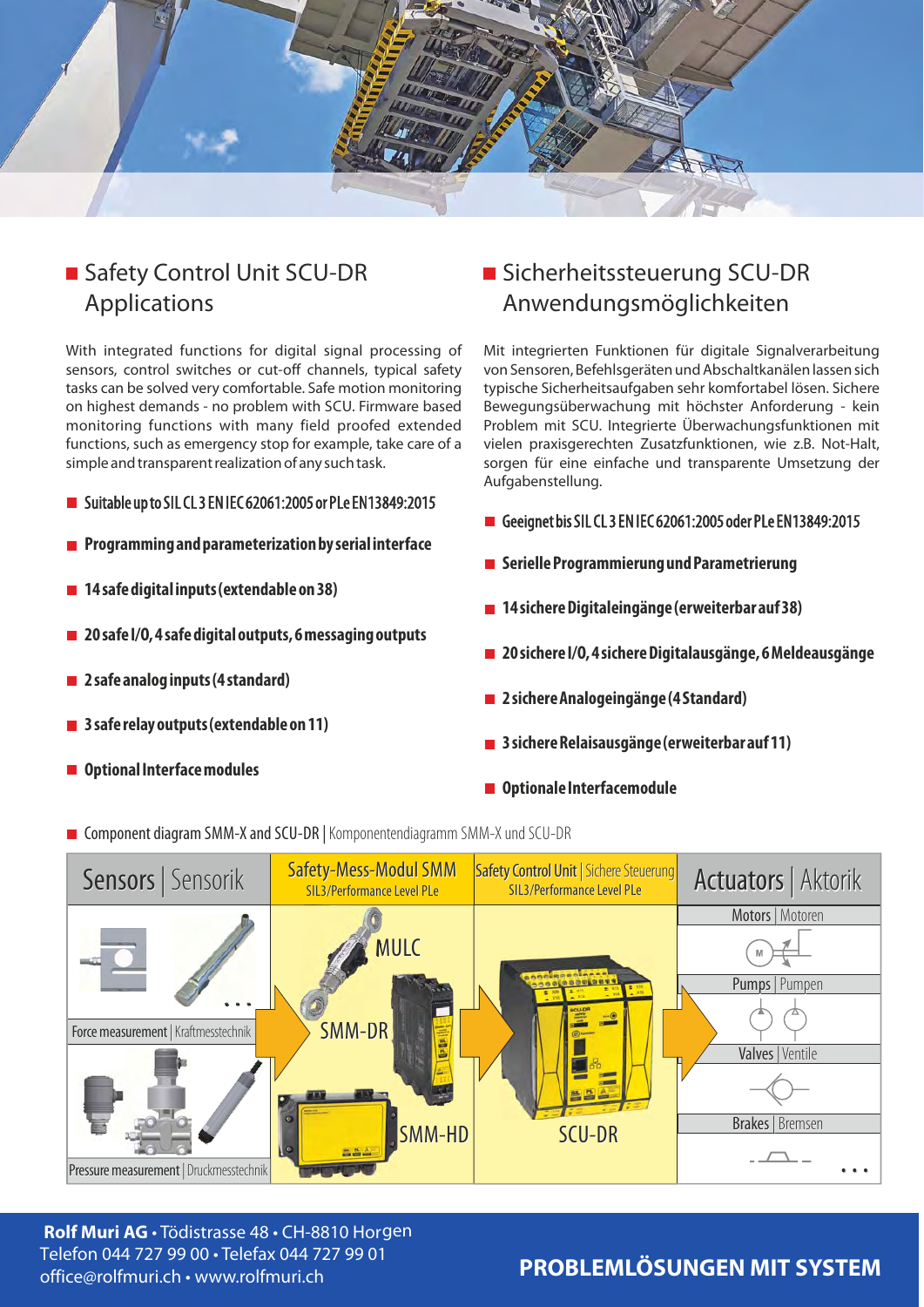

#### $\blacksquare$  Features

- Diverse modular expandability of inputs/outputs and communication interfaces
- Safe, modular constructed logic control according annex VI of Machinery Directive 2006/42/EC
- Manifold, integtated safety-instrumented function according EN 61800-5-2
- Standard and safe fieldbus protocols for communication with master PLC

| Technical data                  |                                                                       |
|---------------------------------|-----------------------------------------------------------------------|
| <b>Type</b>                     | <b>SCU-DR</b>                                                         |
| Application                     | Freely programmable compact PLC for up to 800 AWL commands            |
|                                 | Programming and parameterization is possible by serial interface      |
| Number of safe digital inputs   | 14 (OSSD capable)                                                     |
| Number of safe analog inputs    | 2 (4 standard)                                                        |
| Number of safe relay outputs    | 3 (6 standard)                                                        |
| Number of standard outputs      | 2                                                                     |
| Number of pulse outputs (clock) | 2 (for cross short circuit detection)                                 |
| Expandability inputs/outputs    | 38 safe digital inputs, 20 safe digital I/Os,                         |
|                                 | 11 safe relay outputs, 6 messaging outputs                            |
| Voltage supply                  | 24 VDC                                                                |
| Power consumption               | 2,4 W                                                                 |
| Safety-related characteristics  | PLe according EN ISO 13849-1:2015                                     |
|                                 | SIL CL 3 according EN IEC 62061:2005, Validation: EN ISO 13849-2:2013 |
|                                 | Proof test interval 20 years maximum action time                      |
| Optional system integrations    | Interface modules:<br>CAN 2.0, CANopen, PROFIBUS-DP, PROFINET,        |
|                                 | DeviceNet, EtherCAT                                                   |
| Control                         | Keys for Acknowledgement, Start and Reset on the front                |
| Housing                         | DIN rail housing, weight 500 g                                        |
|                                 | Dimensions: (WxHxD) $90 \times 100 \times 115$ mm                     |
|                                 | Protection type: IP 20                                                |
| Ambient conditions              | $-10^{\circ}$ C  + 70 $^{\circ}$ C<br>Storage/transport:              |
|                                 | $0^\circ$ C $\ldots$ + 50 $^\circ$ C<br>Operating temperatur:         |
|                                 | EMC:<br>EN 61000-6-4, EN 61000-6-2, EN 61000-6-7, EN 61800-3,         |
|                                 | EN 62061, EN 61326-3                                                  |
|                                 |                                                                       |

# www.mueller-ie.com

Rolf Muri AG · Tödistrasse 48 · CH-8810 Horgen Telefon 044 727 99 00 · Telefax 044 727 99 01 office@rolfmuri.ch · www.rolfmuri.ch

# PROBLEMLÖSUNGEN MIT SYSTEM